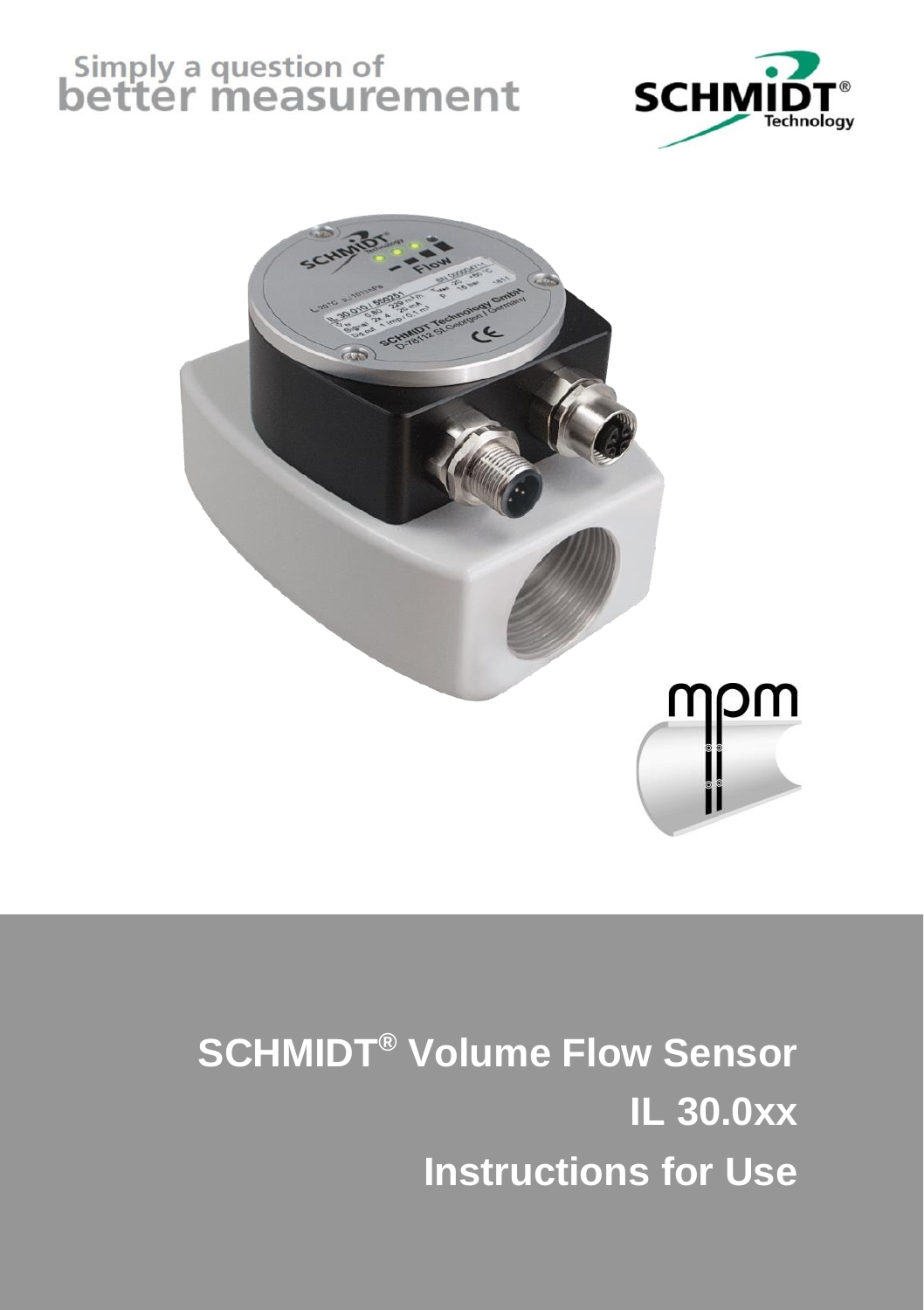# **SCHMIDT® Volume Flow Sensor IL 30.0xx**

# **Table of Contents**

| $1 \quad$      |  |
|----------------|--|
| $\overline{2}$ |  |
| 3              |  |
| $\overline{4}$ |  |
| 5              |  |
| 6              |  |
| $\overline{7}$ |  |
| 8              |  |
| 9              |  |
| 10             |  |
| 11             |  |

Imprint:

Copyright 2021 **SCHMIDT Technology GmbH** All rights reserved

Version: 557006.02D Subject to modifications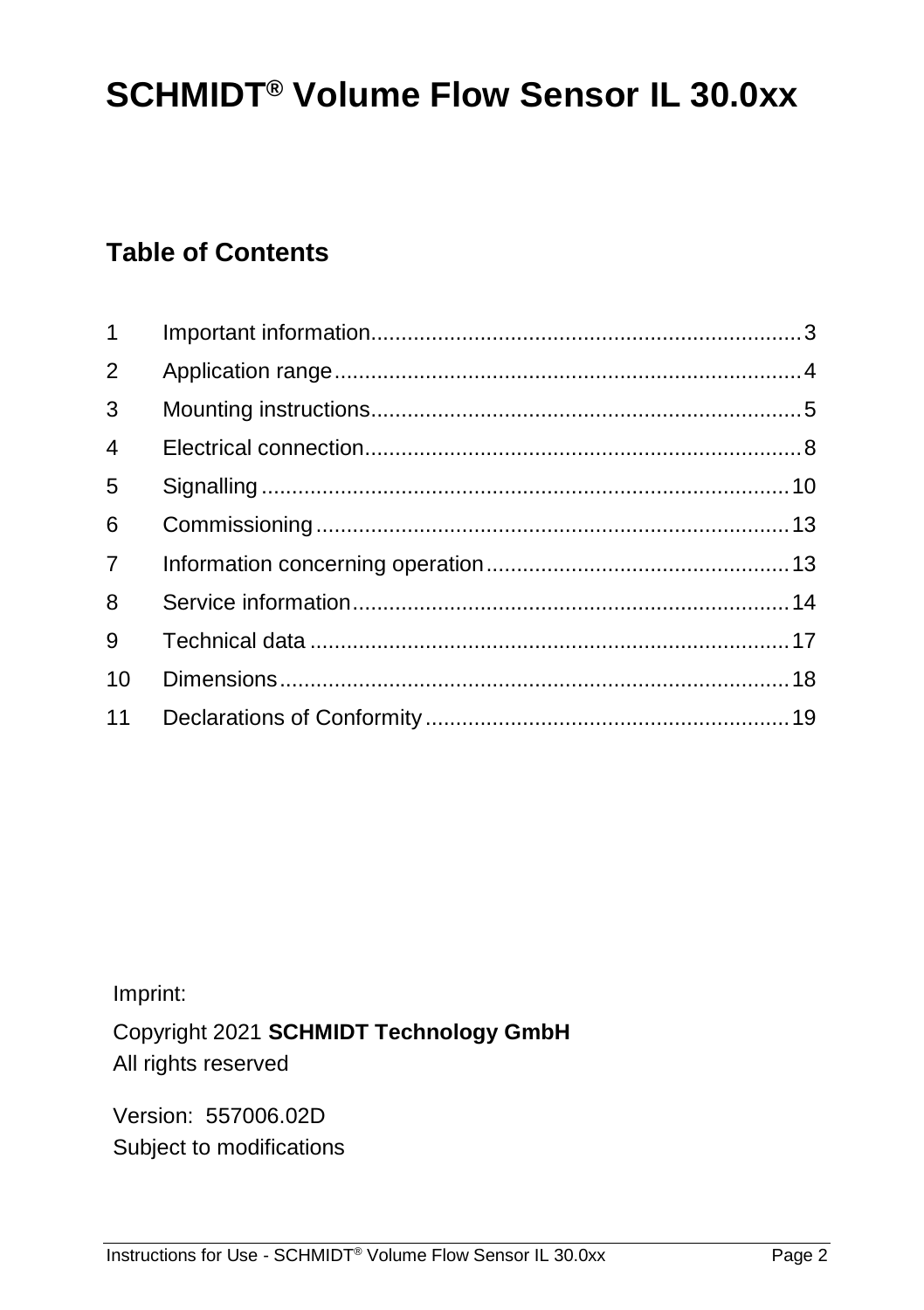# <span id="page-2-0"></span>**1 Important information**

The instructions for use contain all required information for a fast commissioning and safe operation of **SCHMIDT® volume flow sensors**.

- These instructions for use must be read completely and observed carefully, before putting the unit into operation.
- Working on a pressurized system as well as assembly, electrical installation, commissioning and operation of the sensor may only be carried out by trained specialists. Safety and accident prevention regulations must be observed.
- Any claims under the manufacturer's liability for damage resulting from non-observance or non-compliance with these instructions will become void.
- Tampering with the device in any way whatsoever with the exception of the designated use and the operations described in these instructions for use - will forfeit any warranty and exclude any liability.
- The unit is designed exclusively for the use described below (refer to *chapter* [2\)](#page-3-0). In particular, it is not designed for direct or indirect protection of personal or machinery.
- **SCHMIDT Technology** cannot give any warranty as to its suitability for certain purpose and cannot be held liable for errors contained in these instructions for use or for accidental or sequential damage in connection with the delivery, performance or use of this unit.

### **Symbols used in this manual**

The symbols used in this manual are explained in the following section.



**Danger warnings and safety instructions. Read carefully!**  Non-observance of these instructions may lead to injury of personal or malfunction of the device.

### **General note**

All dimensions are given in mm.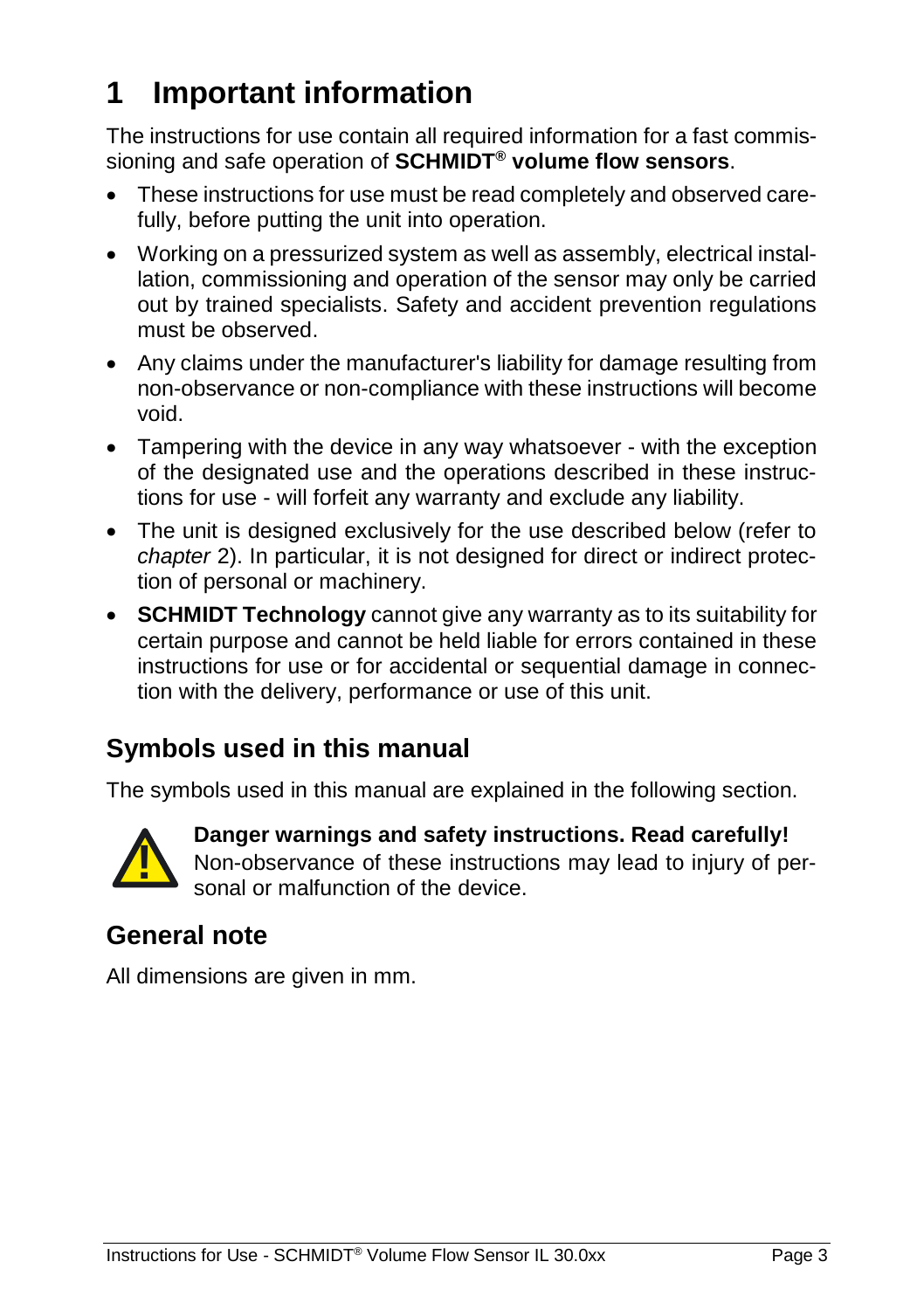# <span id="page-3-0"></span>**2 Application range**

The **SCHMIDT® Volume Flow Sensor IL 30.0xx** is designed as inline sensor i.e. the tubular measuring section is already integrated in its basic body.

| <b>Type</b>   | $Inner-\varnothing$<br>[mm] | <b>Thread</b><br>connection | <b>Volume flow</b><br>[Norm- $m^3/h$ ] | Article No. |
|---------------|-----------------------------|-----------------------------|----------------------------------------|-------------|
| IL 30,005     | 16.1                        | DN 15 / G1/2                | 76.3                                   | 550 250     |
| IL 30.010 MPM | 27.3                        | DN 25 / G1                  | 229                                    | 550 251     |
| IL 30.015 MPM | 41.9                        | DN 40 / G11/2               | 417                                    | 550 252     |
| IL 30.020 MPM | 53.1                        | DN 50 / G2                  | 712                                    | 550 253     |

Four variants with different diameters are offered:

#### **Table 1**

Connection to the pipe system is carried out by the internal threads on both sides of the base body, suitable extended measuring sections are offered by **SCHMIDT Technology** as optional accessory (see [Table 2\)](#page-6-0).

The **IL 30.0xx** measures both volume flow as well as the temperature of pure air and other inert<sup>1</sup> gases which are classified in fluid group 2 according to the **Pressure Equipment Directive 2014/68/EU** (PED), i.e. no chemically aggressive components or abrasive particles are included.

The sensor and the aforementioned measuring sections are designed for a maximum operating pressure of 16 bar and are covered by **article 4, paragraph 3 of the PED**. Accordingly, the devices are designed and manufactured in accordance with the sound engineering practice.

The sensor is based on the measuring principle of a thermal anemometer and measures the standard volume flow of the measuring medium which is output in a linear way as standard (respective: Norm) volume flow  $V_{\rm M}$ (unit: m<sup>3</sup>/h), referred to standard conditions of  $T_N = 1013.25$  hPa and  $p_N =$ 20 °C. Thus, the resulting output signal is independent of the pressure and temperature of the measured medium.

The sensor features several special properties, notably due to the unique Multi-Point-Measurement design (MPM) of its sensor elements:

- o Best measurement results even in not fully smoothened air flows
- o Excellent sensitivity
- o High measurement dynamics



l

When using the sensor outdoors, it must be protected against direct exposure to the weather.

<sup>&</sup>lt;sup>1</sup> Check suitability in individual cases.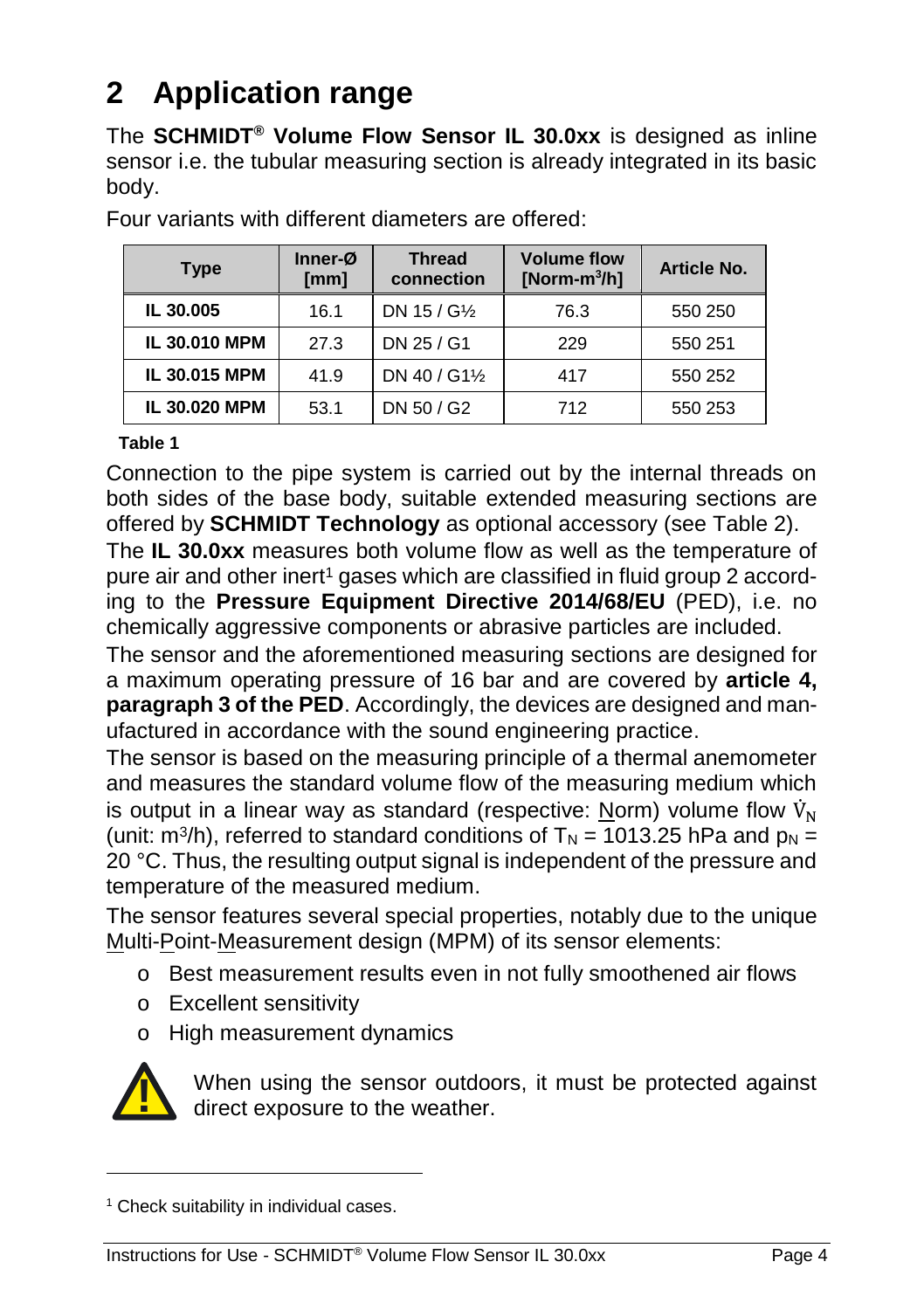# <span id="page-4-0"></span>**3 Mounting instructions**

## **General information on handling**

The **SCHMIDT® Volume Flow Sensor IL 30.0xx** is a precision instrument with high measuring sensitivity, which can be achieved only by a delicate structure of its measuring probes. Therefore, applying mechanical forces to the probe tips inside the housing should be avoided if possible. In case of cleaning by the customer, this should preferably be made contactless (e.g. with a spray) or only with appropriate care.



The sensor probes should not be touched or exposed to any other mechanical effects.

Likewise, a touch can cause electrical damage to the ESD-sensitive sensor elements.



The sensor probes can be damaged by ESD.

To protect the sensitive inside, **SCHMIDT Technology** delivers the sensor with protective caps placed into both ends of its body which should be removed only before final installation. And vice versa when dismounting the sensor the protective caps should be attached in place immediately. In general, great care is required when handling the sensor.

The housing of the sensor is made of anodized aluminium. This ensures a low-friction screw-in of the installation pipes into the housing. Due to the softness of the material, however, the thread windings could be irreversibly damaged when tilting the pipes while screwing in.



The threads of the sensor body can take irreversible damage if handled incorrectly, i.e. by tilting pipes when screwing in.

If the sensor is installed without the extended measurement sections, which are offered optionally by **SCHMIDT Technology**, the dimensions and tolerances prescribed by the manufacturer must be observed strictly for the customized installation.

Corresponding dimensional drawings are available as download from

[www.schmidt-sensors.com](http://www.schmidt-sensors.com/) or [www.schmidttechnology.de](http://www.schmidttechnology.de/)

The mounting position of the sensor is arbitrary.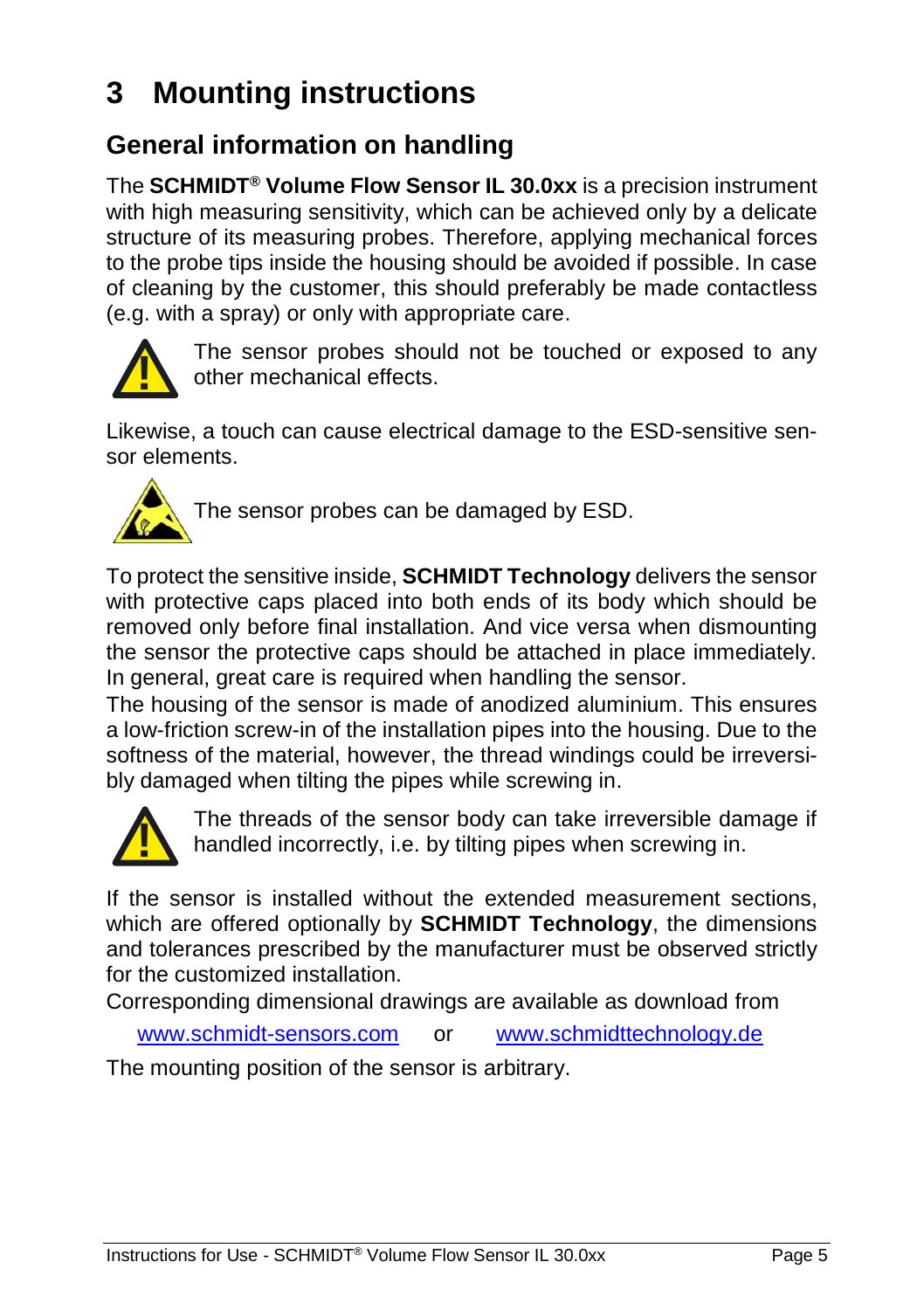# **Systems with overpressure**

The **IL 30.0xx** is designed for a maximum working pressure of 16 bar. As long as the measuring medium is operated with overpressure, make sure that:

- There is no overpressure in the system during installation.
- Only appropriately pressure-tight mounting accessories are used.
- All connections to pressurized systems are checked for pressure tightness from time to time.



Mounting and dismounting of the sensor can be carried out only as long as the system is **in depressurized state**.

The extended measuring sections, which are optionally available from **SCHMIDT Technology** (see subchapter *[Accessories](#page-6-1)*), are delivered with two O-Rings which are intended as pressure seals for easy installation (must be applied by customer). If the customer uses his own pipes, suitable installation and sealing equipment must be used (e.g. sealing tape). In any case take care that the threads are screwed into the housing without tilting, to avoid damaging of the sensor body. Furthermore, before applying pressure, the sensor must be checked for a safe and firm installation. After pressurization check for any leakages and eliminate them immediately if there are some.



Before applying pressure, make sure that all screw connections are firmly seated and cannot be loosened. Unscrewing while the system is under pressure can damage the sensor and can also result in serious harm to your health.



The pressure sealing parts of the installation have to be checked regularly for pressure tightness and safe installation.

# **Flow characteristics**

Local turbulences of the medium can cause distortion of measurement results. The resulting measurement distortions are reduced to a minimum by the special sensor design "MPM" (Multi-Point-Measurement – all variants except **IL 30.005**). In order to get maximum accuracy it's nevertheless advisable to smooth turbulences of the gas flow before applying it to the sensor.

The simplest method is to provide a sufficiently long distance both in front of (run-in distance) as well as behind the sensor (run-out distance) absolutely straight and without disturbances.

The absolute length of the respective distances is indicated as a multiple of the inner diameter D of the pipe.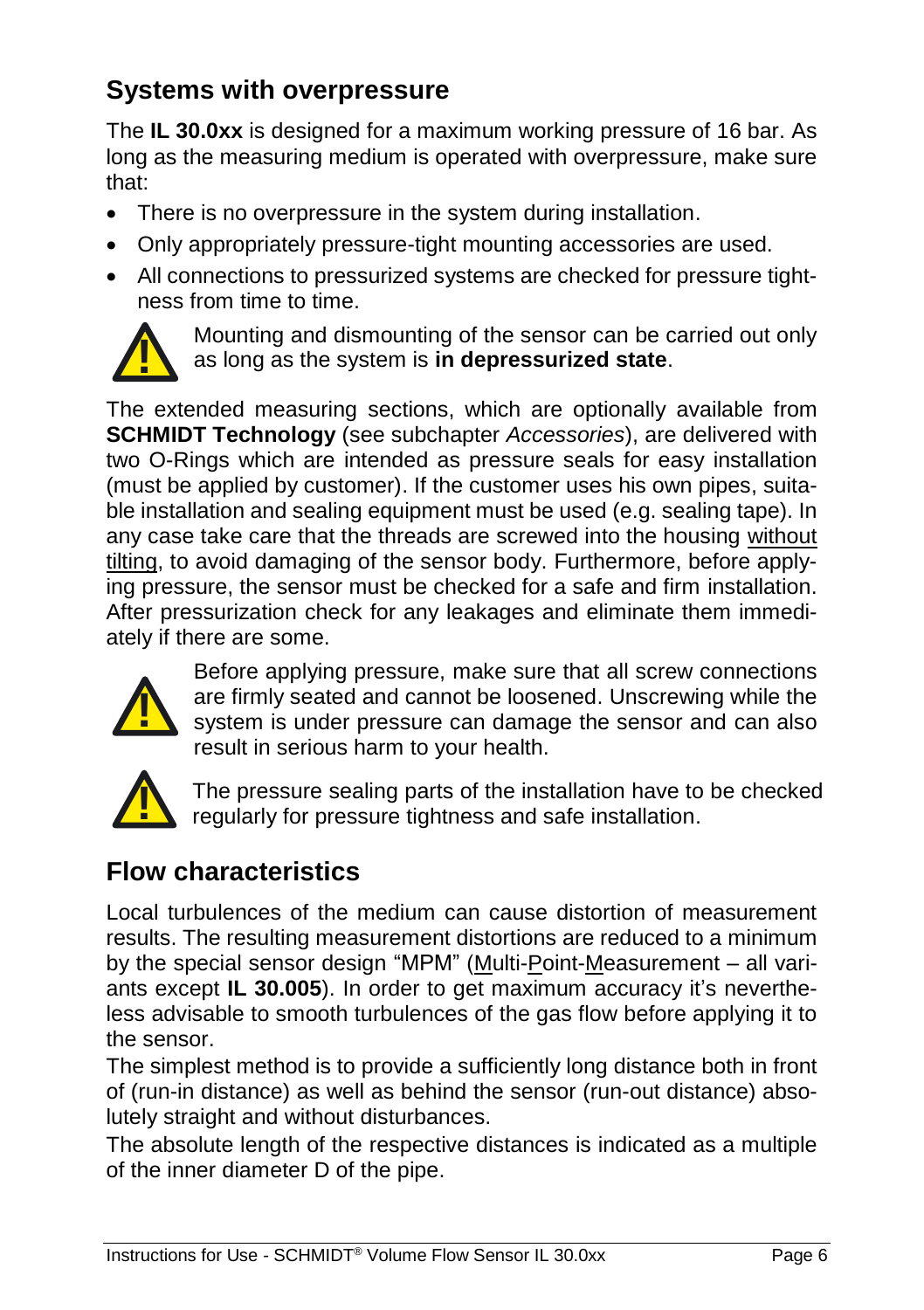For optimal measurement results it is recommended to provide standard distances of at least 10•D before and 5•D after the sensor. Using sensor types with MPM these distances can be reduced to at least 3•D before and 3•D after it in case of modest sources of disturbance (e.g. 90° arcs). If this is not possible, the run-in distance should take up ⅔ of the available measuring length and the run-out distance ⅓ of it.

In particular, care must be taken to ensure that the inner diameters of the attached pipes correspond exactly to that of the sensor. Steps in the pipe cross-section lead to strong deviations of measurement results and require longer inlet distances.

### <span id="page-6-1"></span>**Accessories for installation**

For mounting of the **SCHMIDT® Volume Flow Sensor IL 30.0xx**, there are several accessories available (see [Table 2\)](#page-6-0).

| Type / article No.                                                                                                                       | <b>Drawing</b>                                            | <b>Mounting</b>                                                                                                                                |  |
|------------------------------------------------------------------------------------------------------------------------------------------|-----------------------------------------------------------|------------------------------------------------------------------------------------------------------------------------------------------------|--|
| Connecting cable<br>fixed length:<br>523 565<br>5 <sub>m</sub>                                                                           | 5,1<br>Q<br>$\overline{4}$<br>mm<br>Ø<br>$=5m$<br>42      | - Threaded ring, hexagon<br>- Plug injection-moulded<br>- Wires: $5 \times 0.34$ mm <sup>2</sup><br>- Material:<br>Stainless steel<br>PUR. PVC |  |
| Connecting cable<br>optional length:<br>523 566<br>x <sub>m</sub><br>$x = 2$ 100 m<br>(Step: 1 m)                                        | 4,6<br>Ø<br>ຊ<br>$=XXrr$<br>54                            | - Threaded ring, hexagon<br>- Wires: 5 x 0.34 mm2<br>- Material:<br>Stainless steel<br>PA, PUR, PP<br>Free of halogen <sup>2</sup>             |  |
| Coupler socket<br>Thread locking<br>system (VA)<br>523 562                                                                               | For cable- $\emptyset$ 4-6mm<br>$\overline{0}$<br>Q<br>54 | - Threaded ring, hexagon<br>- Material:<br>Stainless steel<br>PA, PUR, PP<br>- Connection of leads:<br>Bolted $(5 \times 0.75 \text{ mm}^2)$   |  |
| Extended measur-<br>ing sections<br>$\frac{1}{2}$ .<br>556 954<br>$1"$ :<br>556 955<br>$1\frac{1}{2}$ ":<br>556 956<br>$2$ ":<br>556 957 | 150<br>$\propto$<br>Ü                                     | - Type of thread:<br>G and R<br>- Material:<br>Stainless steel (pipe)<br>NBR 70 (O-rings)                                                      |  |

<span id="page-6-0"></span>

l

<sup>2</sup> According to IEC 60754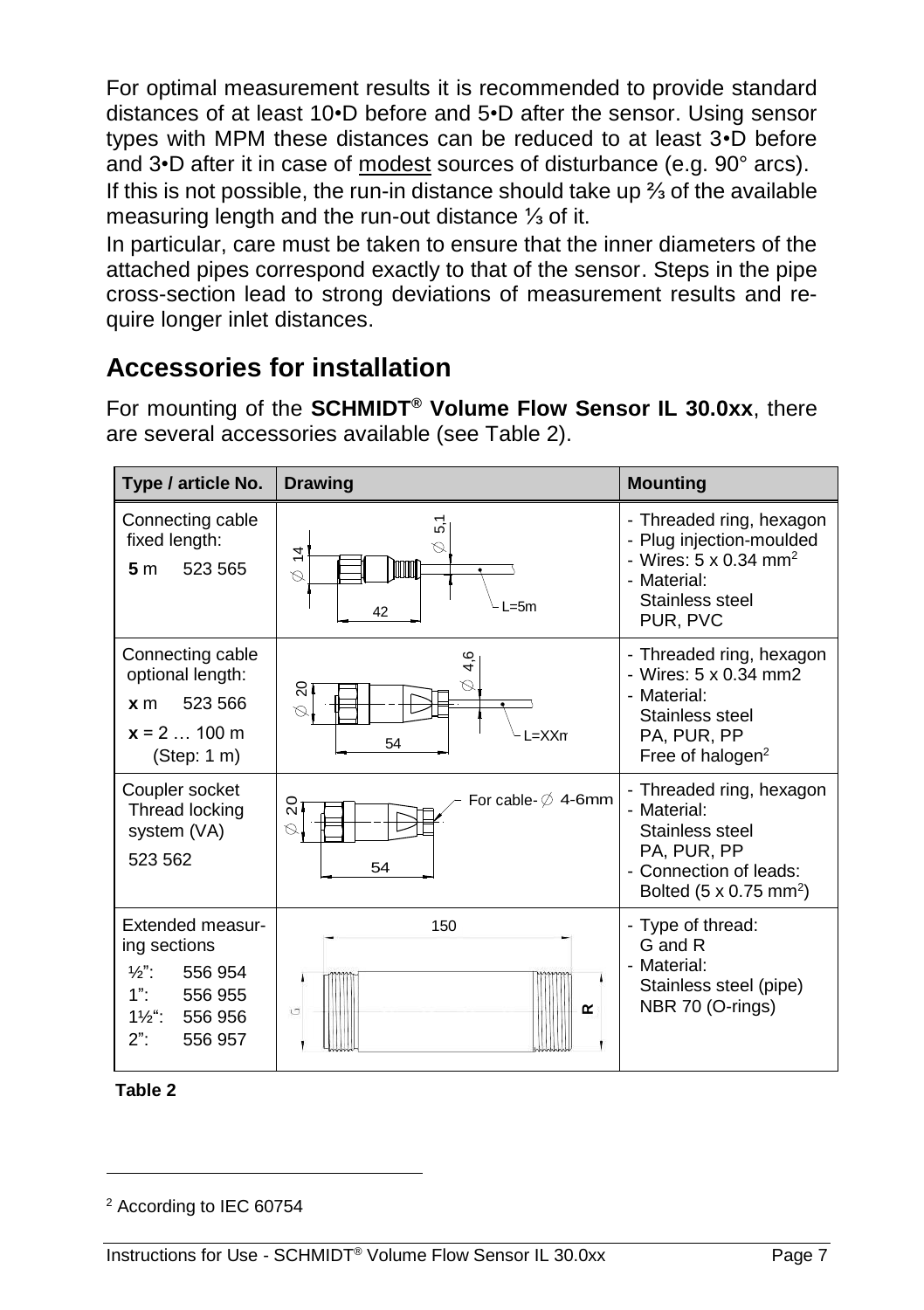# <span id="page-7-0"></span>**4 Electrical connection**

The sensor features two connectors:

- Main connector:
	- Connection of voltage supply
	- Output of measuring signals
- <span id="page-7-3"></span> Module connector: For connection of an optional extension module.

**Figure 1**



### **Main connector**

This connector is a 5-pin plug, type M12 (male, A-coded) with a thread for the connecting cable<sup>3</sup> (pin assignment: [Figure 2](#page-7-1) and [Table 3\)](#page-7-2).



**Figure 2**: View on connector of sensor (male)

| Pin | <b>Designation</b> | <b>Function</b>       | <b>Wire colour</b> |
|-----|--------------------|-----------------------|--------------------|
| 1   | Power              | $+U_s$ (+24 V)        | <b>Brown</b>       |
| 2   | Analogue $V_{N}$   | Volume flow           | White              |
| 3   | <b>GND</b>         | <b>GND</b>            | <b>Blue</b>        |
| 4   | Analogue $T_M$     | Temperature of medium | <b>Black</b>       |
| 5   | Impulse            | Volume                | Grey               |

<span id="page-7-2"></span>**Table 3 Pin assignment**

<span id="page-7-1"></span>The specified lead colours are valid for connecting cables from **SCHMIDT Technology** (see subchapter *[Accessories](#page-6-1)*).



During electrical installation ensure that no voltage is applied and inadvertent activation is not possible.

The plug housing, and thus also a possibly screen of a plugged connection cable, is electrically connected to the metal housing of the sensor. During electrical installation ens<br>
The plug housing, and thus also a possible<br>
cable, is electrically connected to the me<br>
The appropriate protection cla<br>
(according EN 50178) has to be<br>
<sup>3</sup>The spigot nut is located at th



l

The appropriate protection class III (SELV) respective PELV (according EN 50178) has to be considered.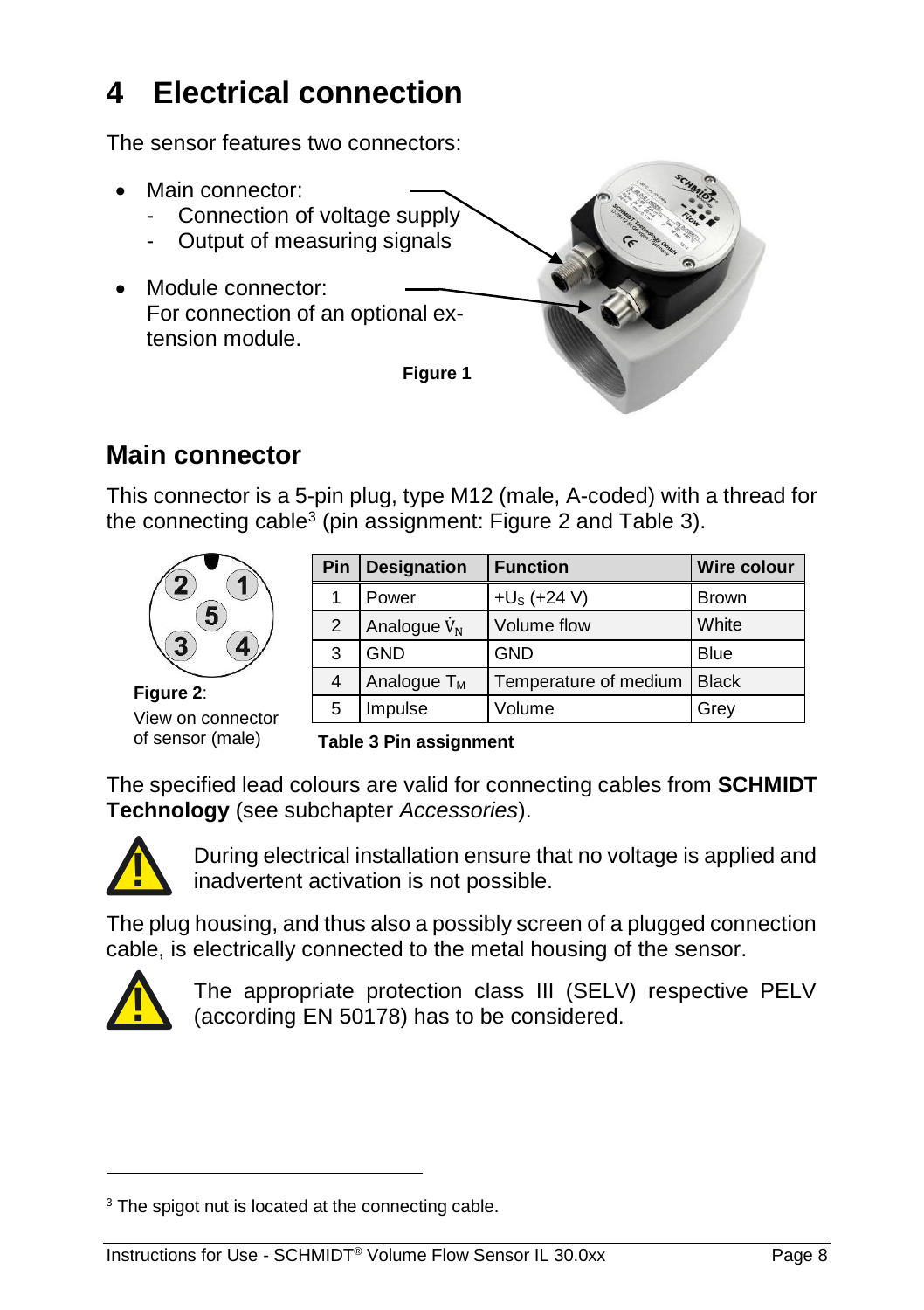# **Power supply**

For proper operation the sensor requires direct voltage with a nominal value of 24 V with permitted tolerance of  $\pm$ 10 %.

Deviating values lead to deactivation of measuring of the volume flow or even to defects and, therefore, should be avoided. As far as it is functionally possible, the LED indication reports the faulty operational conditions (see *chapter [5](#page-9-0)*).



Only operate sensor within the defined range of supply voltage  $(U_s = 24$   $V_{DC} \pm 10$  %).

Undervoltage may result in malfunction; overvoltage can lead to irreversible damage.

Specifications for operating voltage apply to the connection at the sensor. Voltage drops generated due to line resistances must be considered by the customer.

The operating current<sup>4</sup> of the sensor is at minimum 25 (15) mA up to a maximum of 300 (180) mA.

# **Wiring of analogue outputs**

Both analogue outputs (volume flow and temperature of medium) are designed as short-circuit protected current interfaces (4 … 20 mA).

The respective load  $R<sub>L</sub>$  must be connected to the reference potential (GND) of the sensor.

Load specification:  $R_L \le 500 \Omega$ ; C<sub>L</sub>  $\le 10$  nF

# **Wiring of impulse output**

The pulse output (volume) is designed as highside driver (P-MOSFET, open drain) connected to the (reverse protected) operating voltage. The output is protected by two methods, a serial diode against higher external voltage as well as generally by an analogue current limitation with a limit of typical 50 mA (max. 65 mA). **(1)**  $\epsilon = 24 \text{ Voc} \pm 10 \text{ Vs}$ .<br>
Undervoltage may result in malfunction; overvoltage can irreversible damage.<br>
Specifications for operating voltage apply to the connection at the stellar<br>
Voltage drops generated due to l

The load has to be connected to GND.

### **Module connector**

The **SCHMIDT**® **Volume Flow Sensor IL 30.0xx** comes with an additional connector (M12, female, A-coded, 5-pin) for connecting optional expansion modules (see [Figure 1\)](#page-7-3).



l

Only expansion modules from **SCHMIDT Technology** may be connected to the module connector.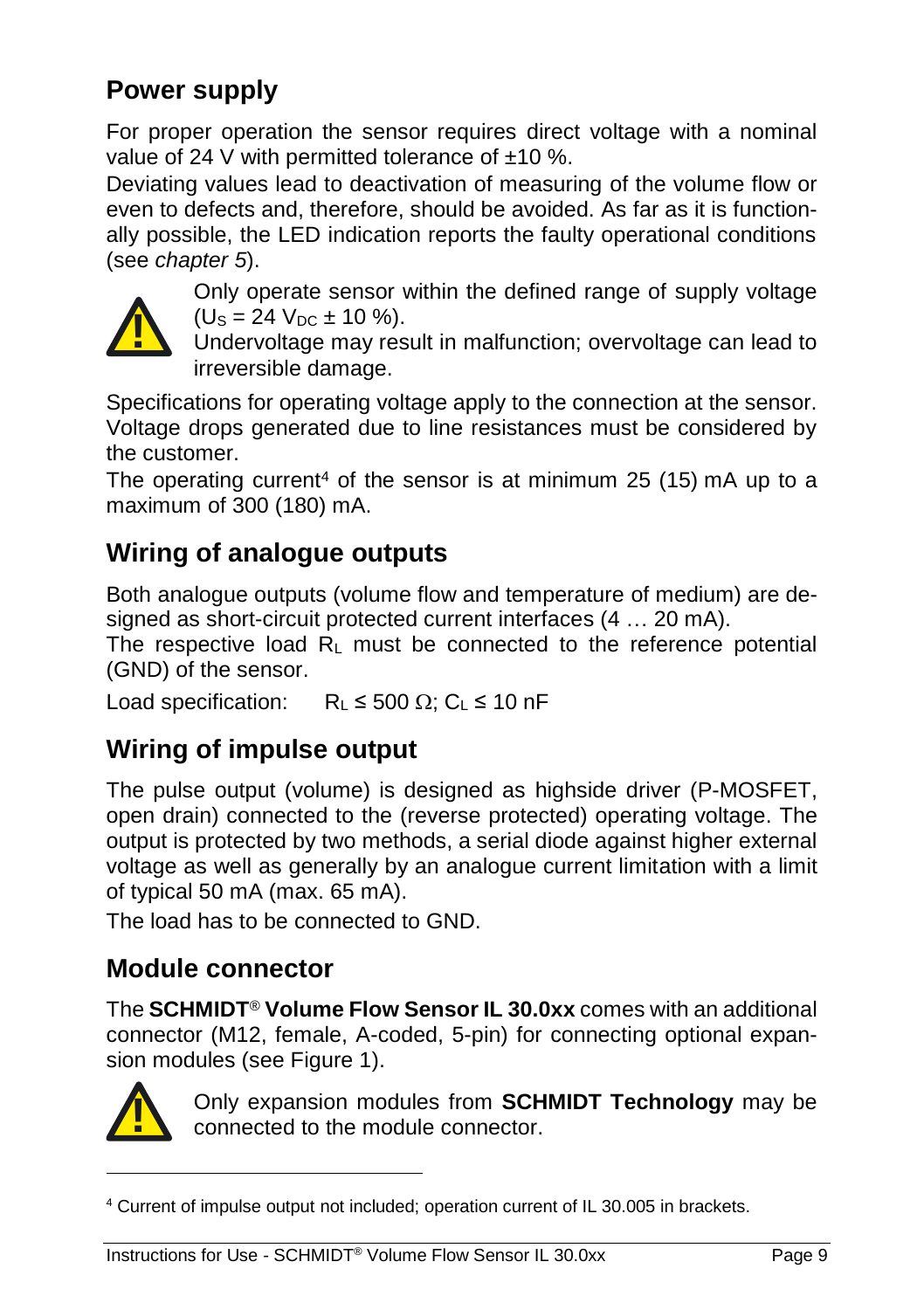# <span id="page-9-0"></span>**5 Signalling**

# **Light emitting diodes**

The **SCHMIDT® Volume Flow Sensor IL 30.0xx** has four Duo-LEDs (see [Figure 3\)](#page-9-1) to indicate its operational status (see [Table 4\)](#page-9-2):

- In error-free operation: Volume flow (bar graph mode)
- Problems in operation: Cause of detected error



#### <span id="page-9-1"></span>**Figure 3**

| No.             | <b>State</b>                               | LED <sub>1</sub> | LED <sub>2</sub>                              | LED <sub>3</sub>                              | LED <sub>4</sub> |
|-----------------|--------------------------------------------|------------------|-----------------------------------------------|-----------------------------------------------|------------------|
| 1               | Ready for operation & volume flow $< 5 \%$ | K.               |                                               |                                               |                  |
| 2               | Volume flow $> 5 \%$                       |                  |                                               |                                               |                  |
| 3               | Volume flow $> 20$ %                       |                  | $\left( \begin{array}{c} \end{array} \right)$ | $\left( \begin{array}{c} \end{array} \right)$ |                  |
| 4               | Volume flow $>$ 50 %                       |                  | $\left( \begin{array}{c} \end{array} \right)$ | (    )                                        |                  |
| 5               | Volume flow $> 80 \%$                      |                  | 0                                             | ( )                                           |                  |
| 6               | Volume flow $> 100 \%$ = overflow          |                  |                                               |                                               |                  |
| $\overline{7}$  | Sensor element defective                   | O)               | O                                             | O                                             | O                |
| 8               | Operating voltage too low                  | (I)              | O                                             |                                               |                  |
| 9               | Operating voltage too high                 |                  |                                               | O)                                            | O                |
| 10              | Electronic temperature too low             |                  | O)                                            | O)                                            |                  |
| 11              | Electronic temperature too high            | $\blacklozenge$  | ( )                                           | $\overline{\phantom{0}}$                      | O                |
| 12 <sup>2</sup> | Medium temperature too low                 | 68               | O                                             | O)                                            |                  |
| 13              | Medium temperature too high                |                  |                                               |                                               |                  |
| $T - L L$       |                                            |                  |                                               |                                               |                  |

#### <span id="page-9-2"></span>**Table 4**

l

◯

LED off COMPUTED on: COMPUTED on: corange

LED on: green **C** LED flashes (1 Hz): rot

<sup>&</sup>lt;sup>5</sup>, %" of final value of measuring range of volume flow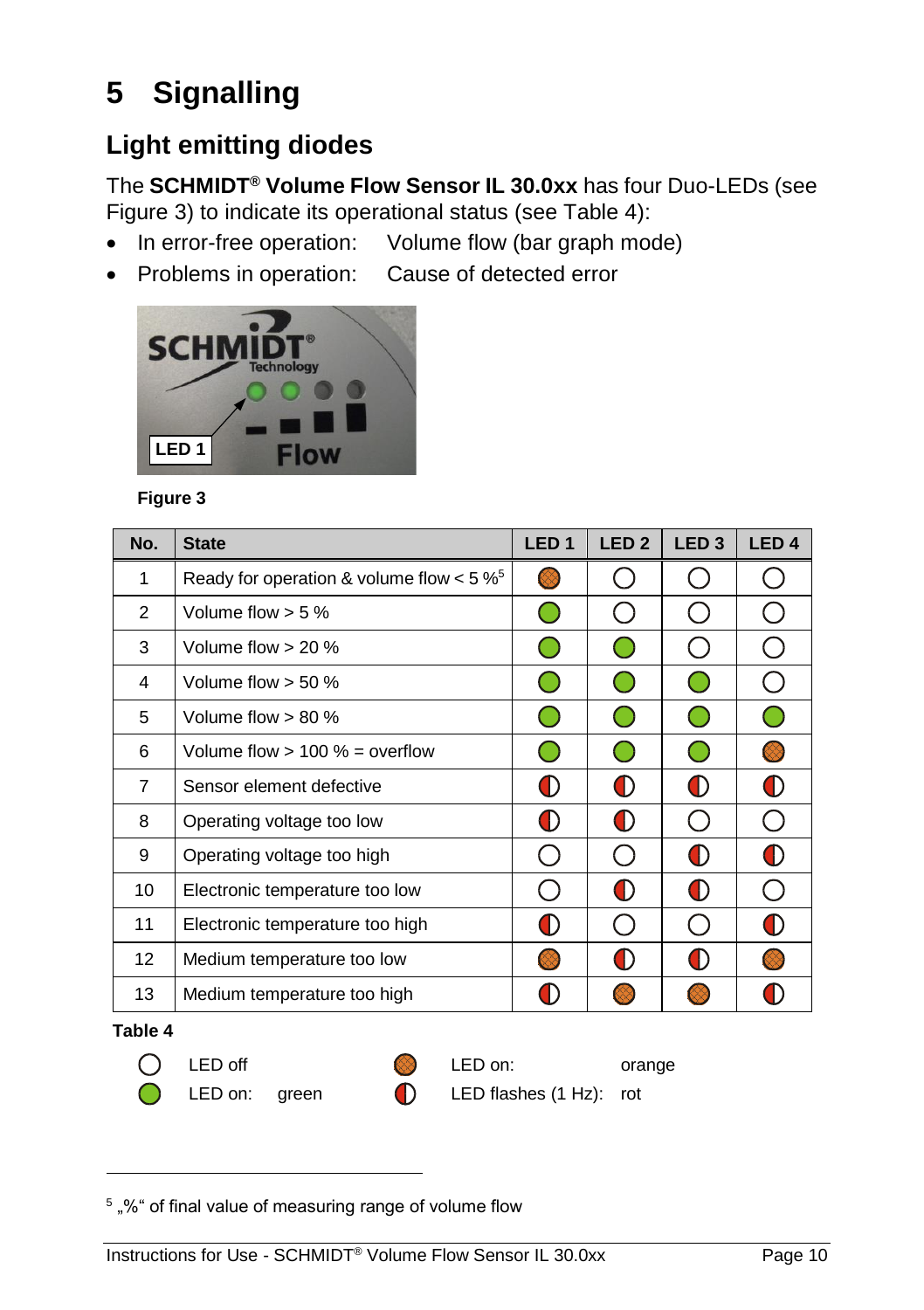# **Analogue outputs**

 Representation of measuring range The measuring range of the corresponding measuring value is mapped in a linear way to the signal range.

For volume flow measurement the measuring ranges from zero to the variant-specific end of the measuring range  $\dot{V}_{N,\text{max}}$  (see [Table 5,](#page-10-0) left).



#### <span id="page-10-0"></span>**Table 5**

The measuring range of the medium temperature  $T_M$  is specified between -20 °C and +60 °C.

Note regarding commissioning:

Normally the temperature output indicates approx. 12 mA because the typical prevailing room temperature of 20 °C corresponds to about half of the measuring range.

 $\bullet$  Error signalling<sup>6</sup>

l

The interface outputs 2 mA.

Exceeding measuring range of volume flow

Measuring values higher than  $\dot{V}_{N\text{max}}$  are output linearly up to 110 % of the signalling range (this corresponds to the maximum output of 21.6 mA, see left image i[n Table 5\)](#page-10-0). For higher values the output signal remains constant.

Error signalling doesn't take place because damage of the sensor is unlikely.

<sup>&</sup>lt;sup>6</sup> In accordance to NAMUR specification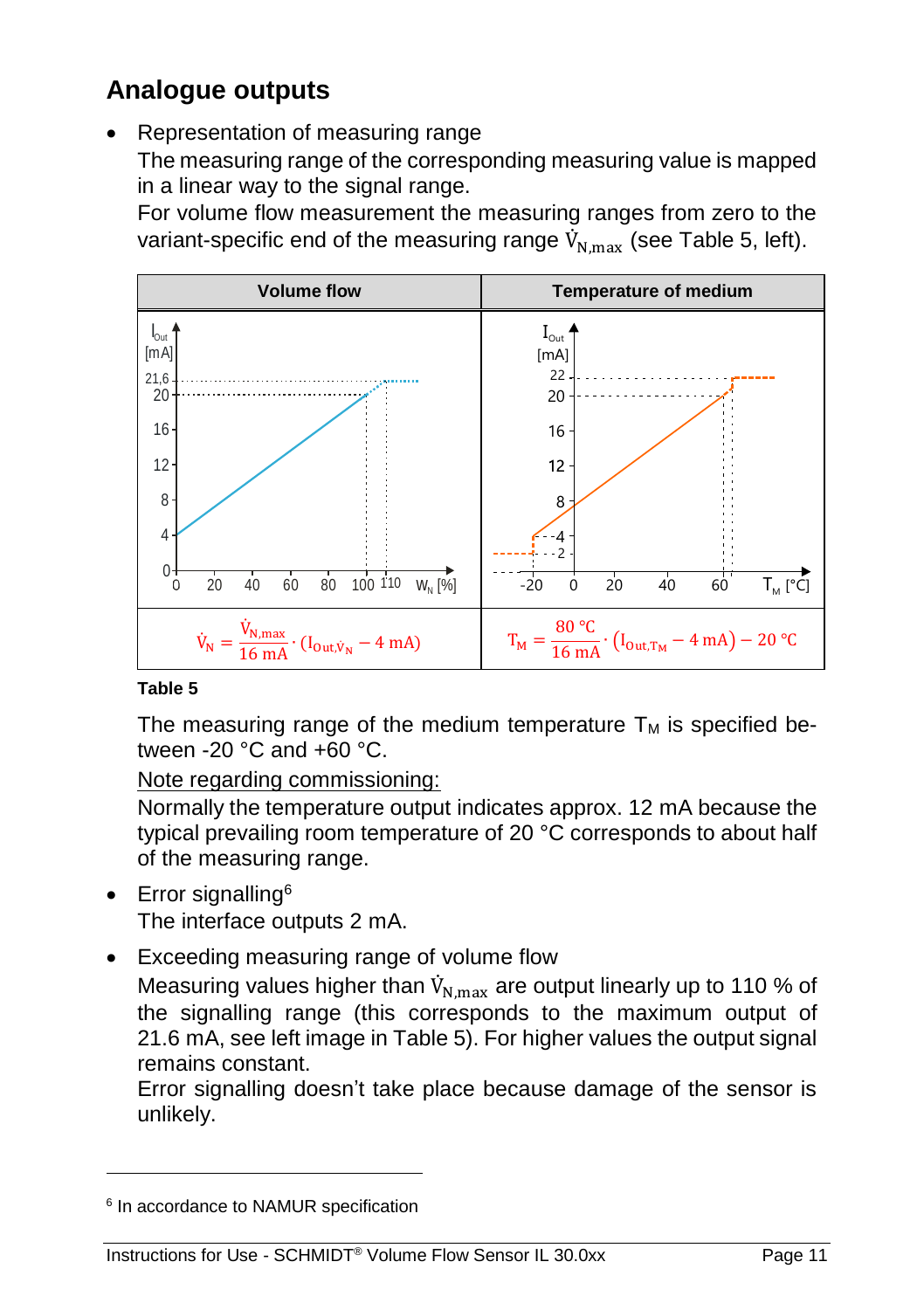- Medium temperature beyond specification range Operation beyond specified limits<sup>7</sup> can damage the measuring probes and, therefore, is seen as a critical error:
	- o Medium temperature below -20 °C: The analogue output for  $T_M$  switches to error signalling (2 mA). The measuring function of volume flow is switched off; its analogue output also reports an error (2 mA).
	- o Medium temperature above +60 °C: Up to 65 °C the temperature is still output linearly (corresponds to 21 mA), e.g. to enable an overshooting of a heating control. The volume flow is measured and displayed further on.

Above this critical limit the measurement of volume flow is switched off and its outputs are going to error (2 mA / locked). The output for  $T_M$  jumps directly to its maximum value of 22 mA which differs from standard error signalling.

In case of excessive temperature, this avoids a harmful feedback of the heating control that might be measuring by means of the medium temperature sensor. The standard error signaling (2 mA) could be identified by the control as a very low temperature of the medium which would lead to further heating.

### **Impulse output**

• Signalling

One impulse represents a defined volume that has flowed.

During the pulse signal itself, the output transistor switches through for a fixed time (conducting) otherwise the transistor is locked (high impedance).

o Pulse valence:

| IL 30.005; IL 30.010 MPM:                             | $0.1$ Norm-m <sup>3</sup> |
|-------------------------------------------------------|---------------------------|
| IL 30.015 MPM; IL 30.020 MPM: 1.0 Norm-m <sup>3</sup> |                           |
| o Pulse duration (fix):                               | 1 s                       |

• Error signalling

l

As long as the analogue flow volume output signals an error (2 mA), the pulse output is locked (high impedance).

<sup>&</sup>lt;sup>7</sup> Switching hysteresis for the threshold is approx. 2 K.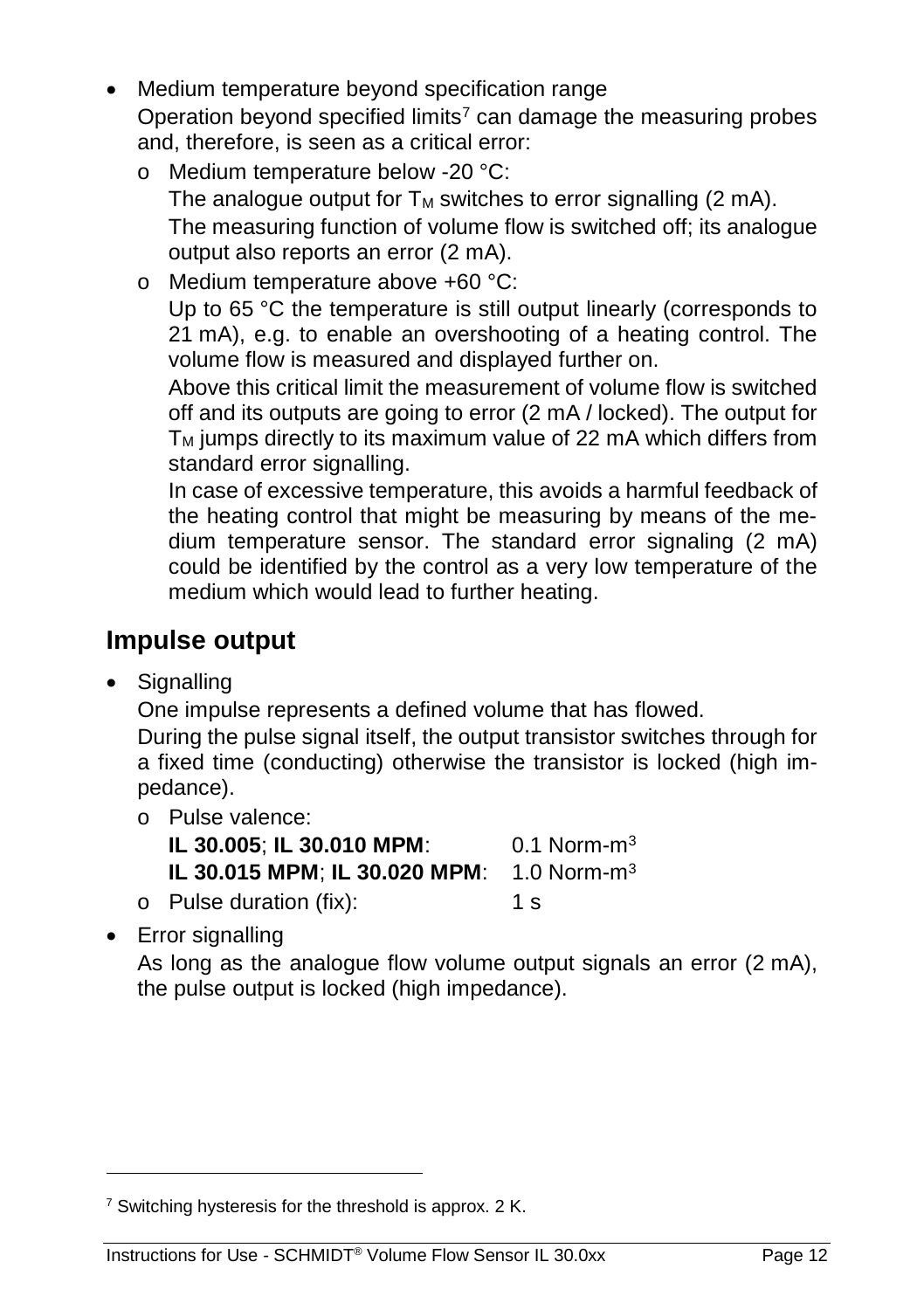# <span id="page-12-0"></span>**6 Commissioning**

Before applying supply voltage to the **SCHMIDT® Volume Flow Sensor IL 30.0xx** the following checks have to be carried out:

- Mechanical mounting:
	- o All screws are tightened properly.
	- o Suitable pressure protection measures are carried out (e.g. sealing tape in the threads).



For measurements in media with overpressure check if all screws are tightened properly and all mechanical connections are pressure tight.

- Connecting cable:
	- o Proper connection in the field (switch cabinet or similar).
	- o Tight fit of spigot nut of the connector of the connecting cable at sensor enclosure.

If the sensor is in the correct operational state after initialization it switches into measuring mode. The indication of volume flow (both LEDs and signal outputs) jumps for a short period to maximum and settles after approx. one second at the correct measuring value provided the sensor probe has medium temperature already. Otherwise, the process will prolong until the sensor has reached medium temperature.

# <span id="page-12-1"></span>**7 Information concerning operation**

### **Ambient condition temperature**

The **SCHMIDT® Volume Flow Sensor IL 30.0xx** monitors the temperature of both medium and electronics. As soon as one limit of the specified operation ranges is exceeded, the sensor switches off one or both measuring functions associated with the medium depending on the situation and report the corresponding error. As soon as proper operational conditions are restored, the sensor resumes normal function.



Even short-term exceedance or undershooting of operating temperatures can cause irreversible damage to the sensor.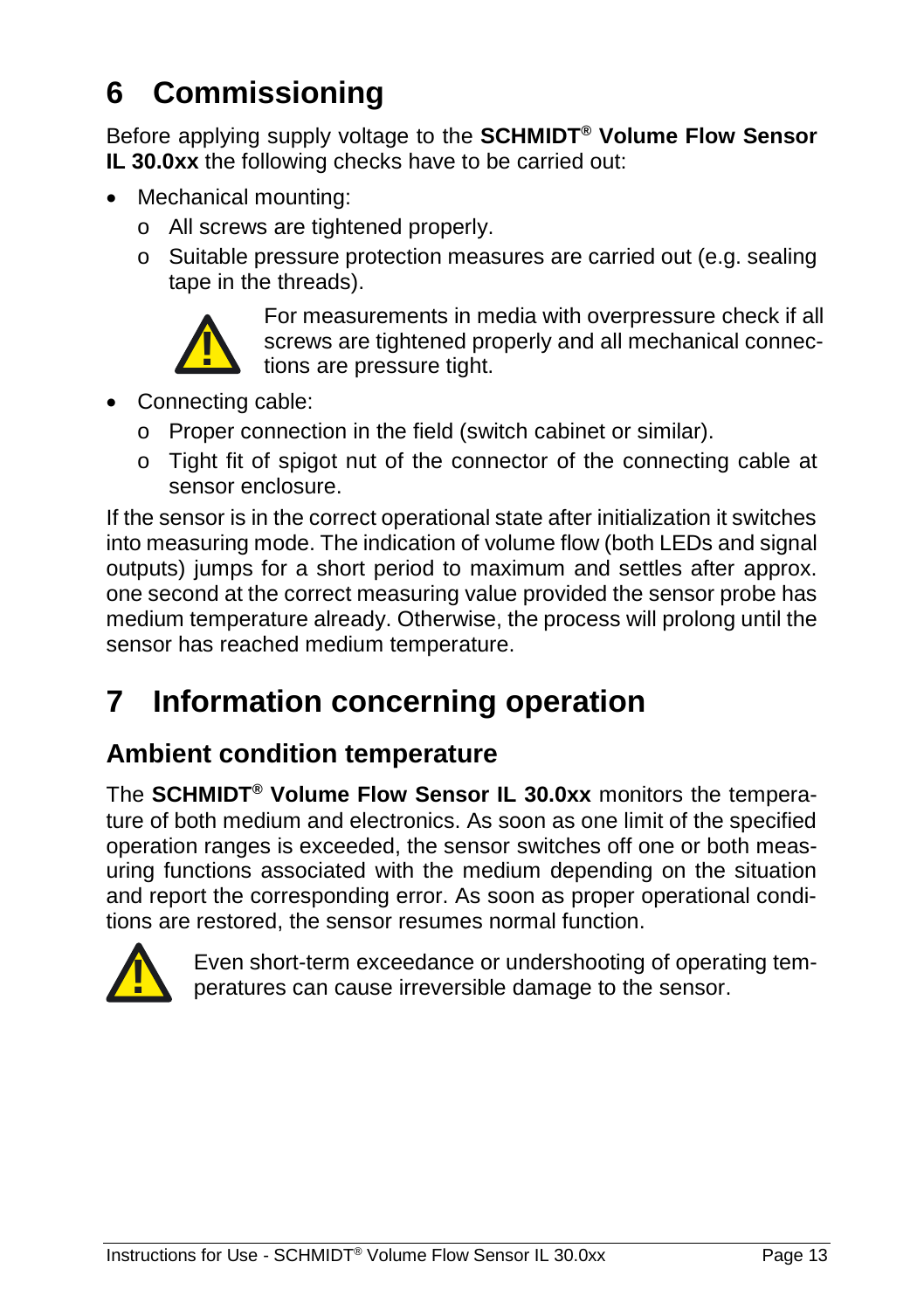# **Ambient condition medium**

The **SCHMIDT® Volume Flow Sensor IL 30.0xx** is suitable for clean, noncombustible air and gases that contain neither dust, abrasive particles or vapours nor gaseous oils or chemical aggressive components.

Depending on the consistency and composition, deposits or other contaminants may lead to falsification of the measured value and should be avoided coercively (see *chapter [8](#page-13-0)*).



Soiling or other deposits on the sensing elements cause false measurement results. Therefore, the sensor should be checked for contaminations regularly and, if necessary, has to be cleaned or send in for maintenance.

When cleaning, use only mild agents (such as isopropanol) and avoid direct contact of the sensor elements as far as possible.

The suitability of the sensor for use in any non-clean media must be checked in individual cases.

Condensing liquid fractions in gases or even immersion into liquids can damage the probe and therefore must be avoided strictly. Also, the significantly higher heating capacity of liquids distorts the measuring results seriously (in this case a much higher volume flow is detected and will be signalled). **Example the sensor in the sensor is entired to the sensor should be chemic for contaminations regularly and, if necessary, has to be cle or send in for maintenance.<br>
to contact of the sensor elements as far as possible.<br>** 



(Condensing) liquid on the measuring probes causes serious measurement distortions and can also damage the sensor irreversibly.

For maximum accuracy in real applications, the **SCHMIDT® Volume Flow Sensor IL 30.0xx MPM** is matched in pressures > 3 bar. In order to avoid additional measurement deviations, the use of it at > 50 % of the measuring range is only recommended at pressures > 3 bar.



When using a **SCHMIDT® Volume Flow Sensor IL 30.0xx MPM** in higher standard volume flows (> 50 % of measuring range), a minimum operating pressure of 3 bar is recommended for optimal measurement results.

# <span id="page-13-0"></span>**8 Service information**

# **Troubleshooting**

Possible errors (error images) are listed in [Table 6.](#page-14-0)

Furthermore several causes and measures to eliminate the error are described.



Causes of any error signaling have to be eliminated immediately. Exceeding or falling below the permitted operating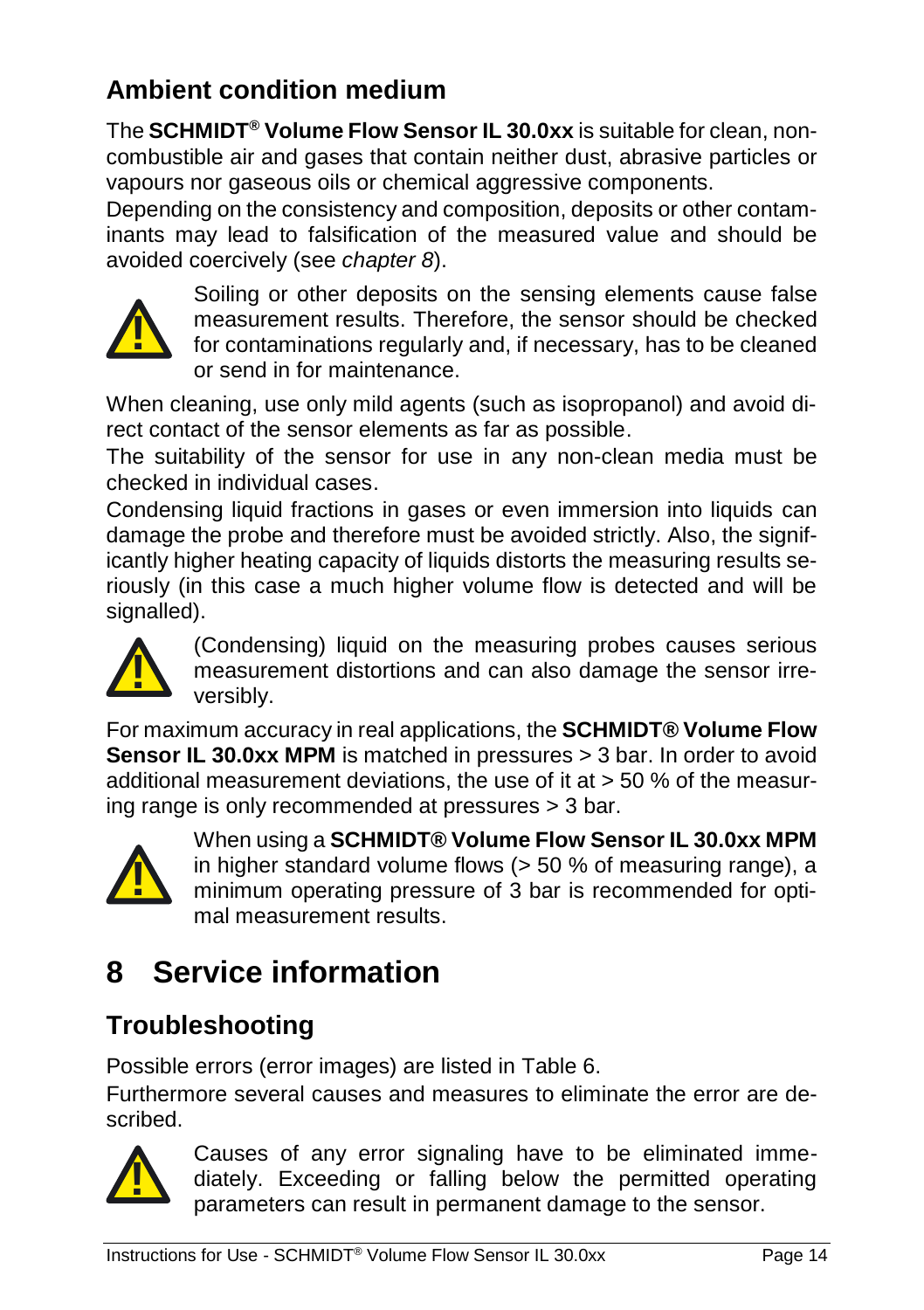| <b>Error image</b>                                                                                         |            |                                               |                                | <b>Possible causes</b>                                                                                                                                                                | Troubleshooting                                                                                                                                                                 |  |  |
|------------------------------------------------------------------------------------------------------------|------------|-----------------------------------------------|--------------------------------|---------------------------------------------------------------------------------------------------------------------------------------------------------------------------------------|---------------------------------------------------------------------------------------------------------------------------------------------------------------------------------|--|--|
| No LED is shining<br>All signal outputs are at<br>zero                                                     |            |                                               |                                | Problems with supply $U_s$ :<br>$\triangleright$ No U <sub>s</sub> available<br>$\triangleright$ Wrong polarity (DC)<br>$\triangleright$ U <sub>s</sub> < 15 V<br>Sensor is defective | > Connector screwed on cor-<br>rectiv?<br>> Supply voltage connected<br>correctly?<br>> Supply voltage at sensor<br>plug available (cable break)?<br>> Power supply sufficient? |  |  |
| Start sequence is repeated<br>continuously (all LEDs<br>flashes simultaneously in<br>red - yellow - green) |            |                                               |                                | $Us$ unstable:<br>> Power unit cannot supply<br>switch-on current<br>> Other consumers over-<br>load power source<br>$\triangleright$ Wire resistance too high                        | > Supply voltage at sensor sta-<br>ble?<br>> Power supply sufficient?<br>> Voltage losses over cable<br>negligible?                                                             |  |  |
| $\bf O$                                                                                                    | $\bf{O}$   | O)                                            | $\bf O$                        | Sensor element defective                                                                                                                                                              | Send in sensor for repair                                                                                                                                                       |  |  |
| $\bf O$                                                                                                    | $\bf O$    | $\left( \begin{array}{c} \end{array} \right)$ | $\bigcap$                      | Supply voltage $U_s < 21.6$ V                                                                                                                                                         | Increase supply voltage                                                                                                                                                         |  |  |
| $\overline{\bigcirc}$                                                                                      |            | $\bigcirc$                                    | $\bf O$                        | Supply voltage $U_s > 26.4$ V                                                                                                                                                         | Decrease supply voltage                                                                                                                                                         |  |  |
| ◯                                                                                                          | $\bf{O}$   | $\bf O$                                       | ◯                              | Electronic temperature too<br>low                                                                                                                                                     | Increase temperature of<br>environment                                                                                                                                          |  |  |
| ∩                                                                                                          | ( )        | $\left(\begin{array}{c} 1 \end{array}\right)$ | $\bf{O}$                       | Electronic temperature too<br>high                                                                                                                                                    | Decrease temperature of<br>environment                                                                                                                                          |  |  |
|                                                                                                            | $\bigcirc$ | O                                             | <b>KR</b>                      | Medium temperature too<br>low                                                                                                                                                         | Increase medium temperature                                                                                                                                                     |  |  |
| $\bf{O}$<br>$\bf O$                                                                                        |            |                                               | Medium temperature too<br>high | Reduce medium temperature                                                                                                                                                             |                                                                                                                                                                                 |  |  |
| Signal $\dot{V}_N$ is too large /<br>small                                                                 |            |                                               |                                | Measuring medium does<br>not correspond to air<br>Sensor elements are soiled<br>Sensor elements are<br>moistened                                                                      | Gas correction considered?<br>Send in sensor for cleaning /<br>maintaining<br>Dry sensor elements                                                                               |  |  |
| Signal $V_N$ is fluctuating                                                                                |            |                                               |                                | $U_{\rm s}$ unstable<br>Installation conditions:<br>$\triangleright$ Run-in or run-out<br>distance is too short<br>$\triangleright$ Strong fluctuations of<br>pressure or temperature | Check voltage supply<br>Check installation conditions<br>Check operating parameters<br>Connect load resistance to                                                               |  |  |
| Analogue signal perma-<br>nently at maximum                                                                |            |                                               |                                | Load resistance of signal<br>output is at $+U_s$                                                                                                                                      | <b>GND</b>                                                                                                                                                                      |  |  |

#### <span id="page-14-0"></span>**Table 6**



LED off **LED** on: orange



LED on: green (D) LED flashes (1 Hz): rot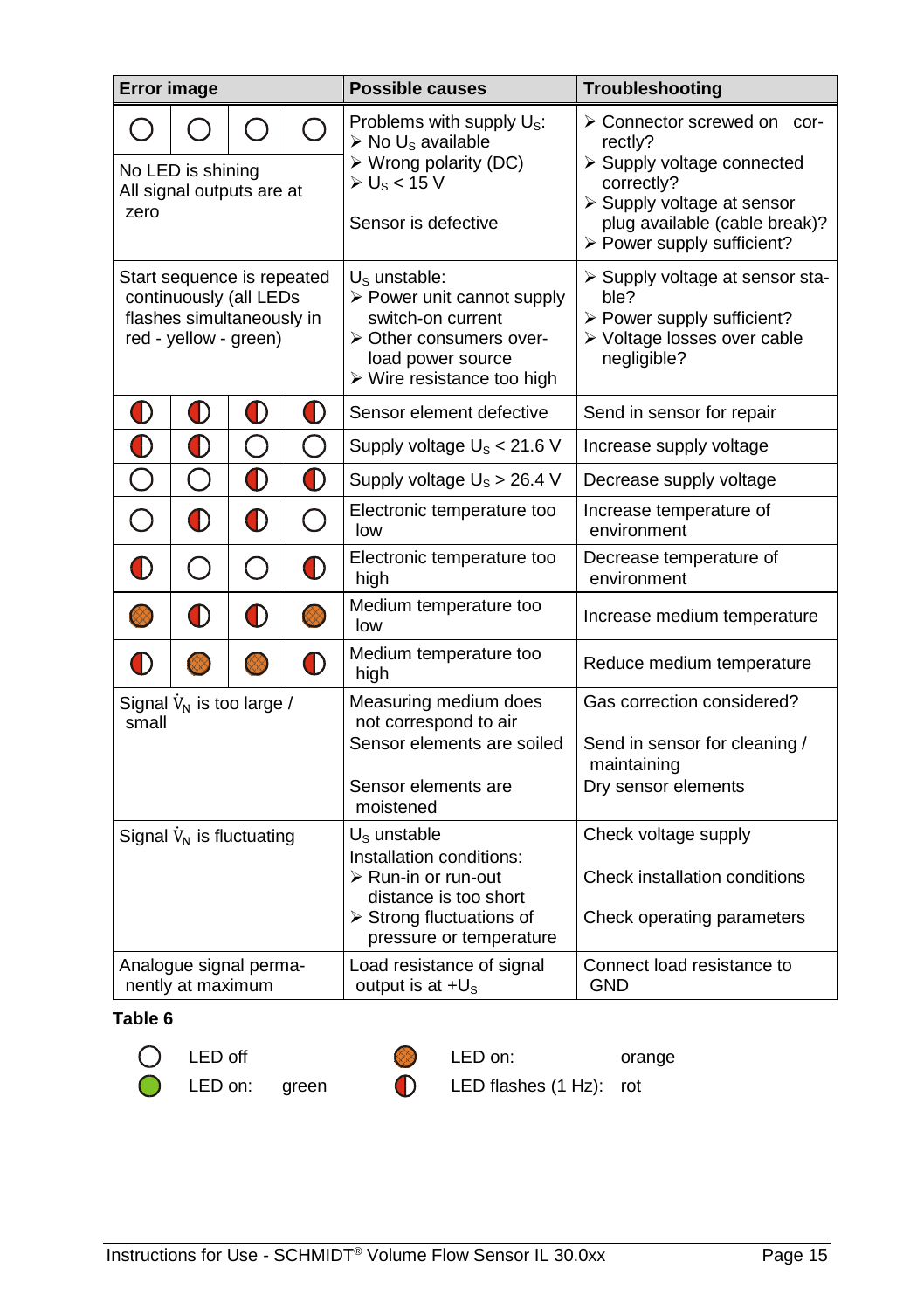# **Transport / shipment of the sensor**

For transportation or dispatching of the sensor, it must be well protected against vibrations and shocks. Ideally, the sensor is shipped with fitted protective caps and in its original packaging.

Soiling, mechanical stress and / or touching the sensor elements should be avoided.

# **Calibration**

If the customer has made no other provisions, we recommend repeating the calibration at a 12-month interval. For this purpose the sensor must be sent in to the manufacturer.

A calibration can be carried out only if the basic sensor, i.e. without mounted extended sections or other pipes, is sent in. Also make sure that there are no damages especially concerning the sensor elements and the inner mounting threads.

### **Spare parts or repair**

No spare parts are available, since a repair is only possible at the manufacturer's facility. In case of defects, the basic sensor must be sent in to the supplier for repair. Any other installed parts like pipes or measurement extensions have to be removed.

**A completed declaration of decontamination must be attached.**

The appropriate form "Declaration of decontamination" form is enclosed with the sensor and can also be downloaded from

```
www.schmidt-sensors.com
```
under "Calibration Service Center". Alternatively it can be downloaded from

[www.schmidttechnology.de](http://www.schmidttechnology.de/)

under the heading "Product Downloads" in "Service & Support / Sensor Technology".

If the sensor is used in systems important for operation, we recommend keeping a replacement sensor in stock.

# **Test and material certificates**

Every new sensor is accompanied by a certificate of compliance according to EN 10204-2.1. Material certificates are not available.

Upon request, we shall prepare, at a charge, a factory calibration certificate, traceable to national standards.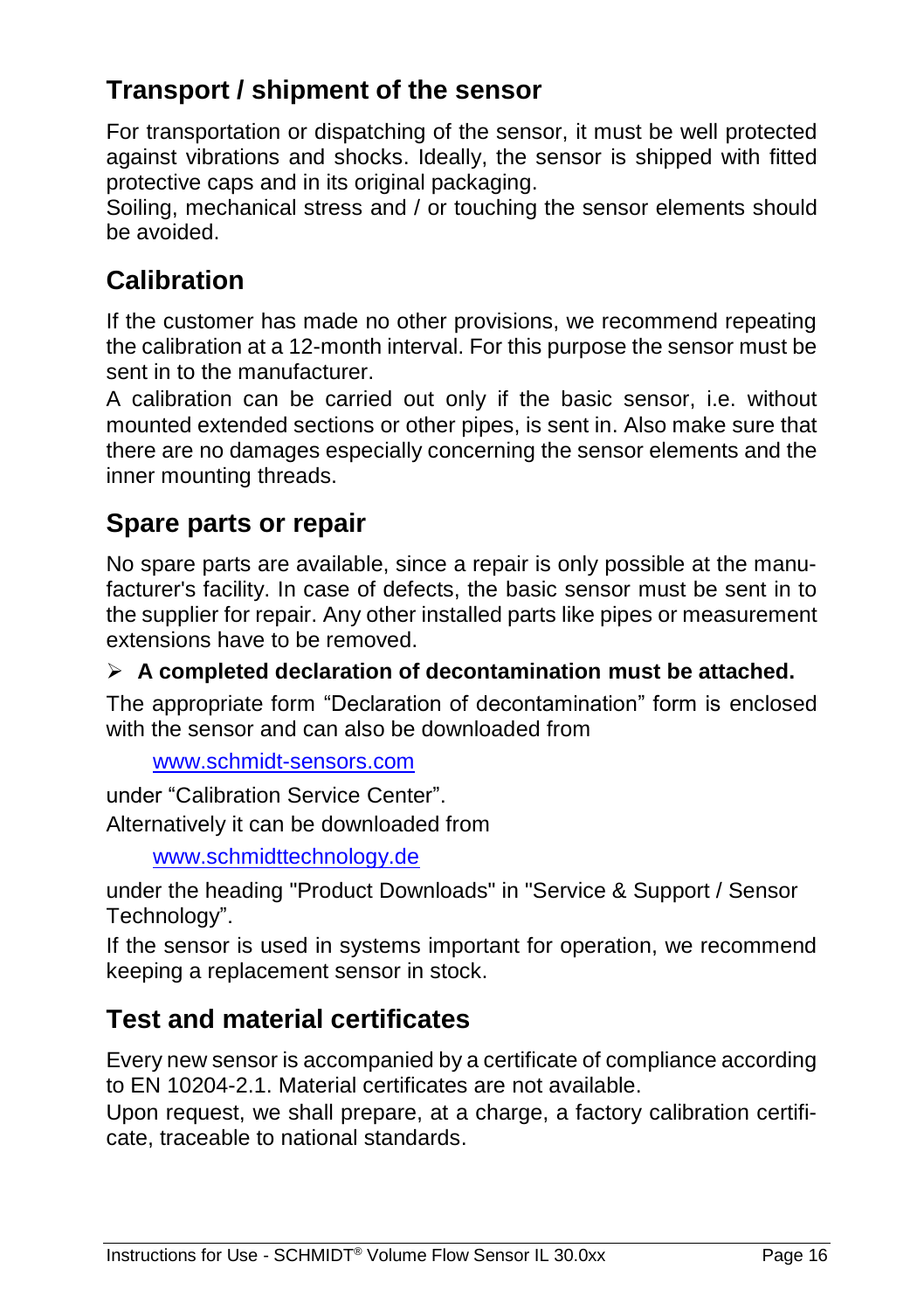# <span id="page-16-0"></span>**9 Technical data**

| Sensor technology                               | Thermal inline volume flow sensor (with MPM <sup>8</sup> )                                                                                                                                                                                                                   |                                                                            |  |  |
|-------------------------------------------------|------------------------------------------------------------------------------------------------------------------------------------------------------------------------------------------------------------------------------------------------------------------------------|----------------------------------------------------------------------------|--|--|
| Measurands                                      | Standard <sup>9</sup> volume flow $V_N$<br>Temperature of medium T <sub>M</sub>                                                                                                                                                                                              |                                                                            |  |  |
| Measuring ranges <sup>10</sup> $\dot{V}_N$      | $\frac{1}{2}$ .<br>$0.15$ 76.3 Norm-m <sup>3</sup> /h<br>$1$ ":<br>0.50  229 Norm-m <sup>3</sup> /h<br>11/2": 1.00  417 Norm-m <sup>3</sup> /h<br>$2$ ":<br>2.00  712 Norm-m <sup>3</sup> /h                                                                                 |                                                                            |  |  |
| Measuring accuracy $V_{N}$                      | $\pm$ (3 % of measured value + 0.3 % of fmr <sup>11</sup> )<br>With higher volume flows (> 50 % of fmr) an operating pres-<br>sure > 3 bar is recommended for optimal measuring results.                                                                                     |                                                                            |  |  |
| Response time (t <sub>90</sub> ) V <sub>N</sub> | Approx. 5 s                                                                                                                                                                                                                                                                  |                                                                            |  |  |
| Measuring accuracy $T_M$                        | $\leq \pm 2$ K (volume flow > 2 % of fmr)                                                                                                                                                                                                                                    |                                                                            |  |  |
| Measurement direction                           | Unidirectional                                                                                                                                                                                                                                                               |                                                                            |  |  |
| Mounting position                               | Arbitrary                                                                                                                                                                                                                                                                    |                                                                            |  |  |
| Medium to be measured                           | Clean (compressed-) air, nitrogen; other gases on request<br>(fluid group 2 according PED 2014/68/EU)                                                                                                                                                                        |                                                                            |  |  |
| Compression strength                            | 16 bar (overpressure)                                                                                                                                                                                                                                                        |                                                                            |  |  |
| Humidity range                                  | $\leq$ 95 % rel. humidity, non-condensing                                                                                                                                                                                                                                    |                                                                            |  |  |
| Operating temperature                           | $-20+60$ °C                                                                                                                                                                                                                                                                  |                                                                            |  |  |
| Installation                                    |                                                                                                                                                                                                                                                                              | Inner threads DN 15  DN 50 (G1/2  G2)                                      |  |  |
| Analogue output                                 | Current interface (short circuit protected)<br>Signal range:<br>4  20 mA (2 mA error signal)<br>Load:<br>$R_1 \leq 500 \Omega / C_1 \leq 10 \text{ nF}$                                                                                                                      |                                                                            |  |  |
| Impulse output                                  | Highside driver (open drain, short circuit protected)<br>0.1 / 1.0 Norm- $m^3$<br>Pulse valence:<br>Pulse duration:<br>1 s (transistor conducting)<br>$>$ U <sub>s</sub> – 1 V (current limiting inactive)<br>Pulse high level:<br>Current limit:<br>Typ. 50 mA (max. 65 mA) |                                                                            |  |  |
| Display                                         | 4 dual LEDs (bar graph display of $\dot{V}_N$ / sensor status)                                                                                                                                                                                                               |                                                                            |  |  |
| Supply Voltage U <sub>s</sub>                   | 24 V DC $\pm$ 10 %                                                                                                                                                                                                                                                           |                                                                            |  |  |
| Current consumption<br>(without impulse output) | IL 30.005:<br>IL 30.0xx MPM:                                                                                                                                                                                                                                                 | ≤ 120 mA<br>≤ 300 mA                                                       |  |  |
| <b>Electrical Connection</b>                    | Main connector:                                                                                                                                                                                                                                                              | M12, male, A-coded, 5-pin<br>Module connector: M12, female, A-coded, 5-pin |  |  |
| Length of connection cable                      | Max. 30 m (observe wire resistance)                                                                                                                                                                                                                                          |                                                                            |  |  |
| Type / class of protection                      | IP64 (housing) / III (SELV) or PELV (EN 50178)                                                                                                                                                                                                                               |                                                                            |  |  |
| Material of housing                             | Anodized aluminium                                                                                                                                                                                                                                                           |                                                                            |  |  |

l

<sup>&</sup>lt;sup>8</sup> MPM: Multi-Point-Measurement; except IL 30.005 with only one measurement point

<sup>&</sup>lt;sup>9</sup> Based on standard (Norm) conditions  $T_N$  = 20 °C and  $p_N$  = 1013.25 hPa

 $10$  Minimal value of measuring range = lower detection limit

<sup>&</sup>lt;sup>11</sup> fmr: final value of measuring range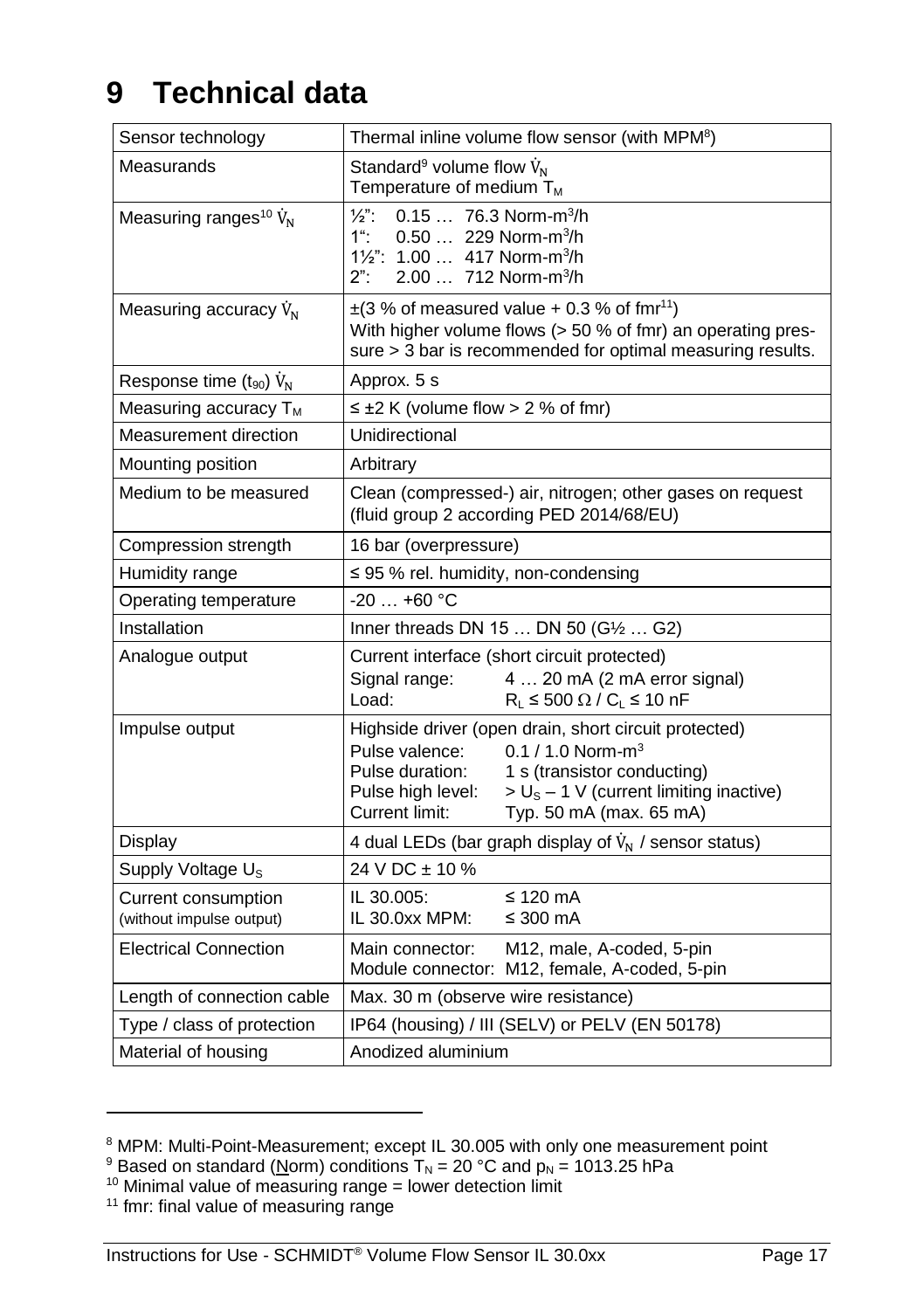# <span id="page-17-0"></span>**10 Dimensions**







| <b>Type</b>          | $H_{\text{des.}}$ | $H_1$ | в  | <b>Article number</b> |
|----------------------|-------------------|-------|----|-----------------------|
| IL 30.005            | 59                | 27    | 75 | 550 250               |
| <b>IL 30.010 MPM</b> | 71                | 39    | 75 | 550 251               |
| IL 30.015 MPM        | 86                | 54    | 75 | 550 252               |
| IL 30.020 MPM        | 98                | 66    | 82 | 550 253               |

All dimensions in mm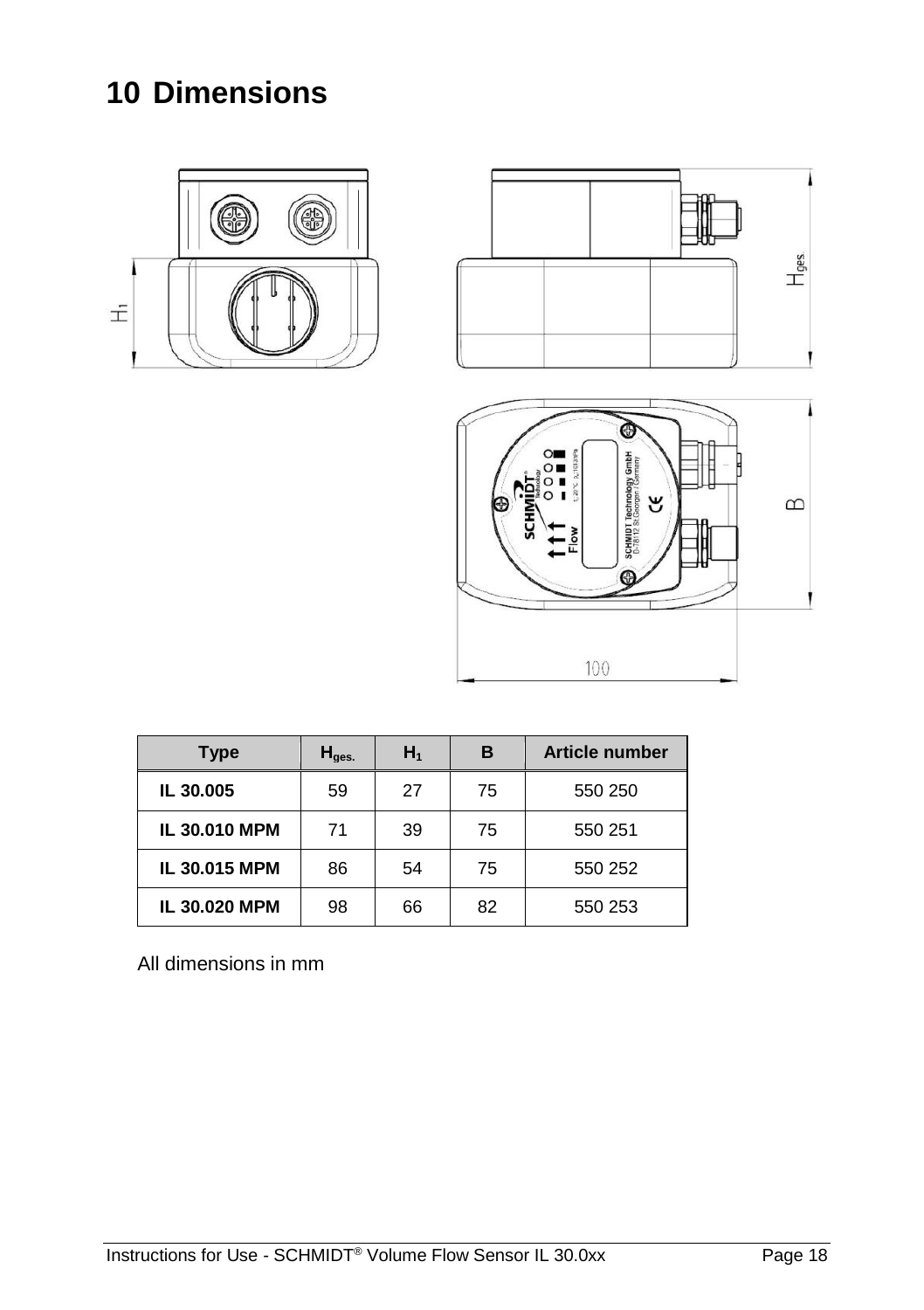# <span id="page-18-0"></span>**11 Declarations of Conformity**

**SCHMIDT Technology GmbH** herewith declares in its sole responsibility, that the product

# **SCHMIDT<sup>®</sup> Volume Flow Sensor IL 30.0xx**

Part-Nos. **550 250, 550 251, 550 252, 550 253**

is in compliance with the appropriate



and



UK statutory requirements and designated standards.

The corresponding declarations of conformity can be download from **SCHMIDT®** homepage:

[www.schmidt-sensors.com](http://www.schmidt-sensors.com/)

www.schmidttechnology.de